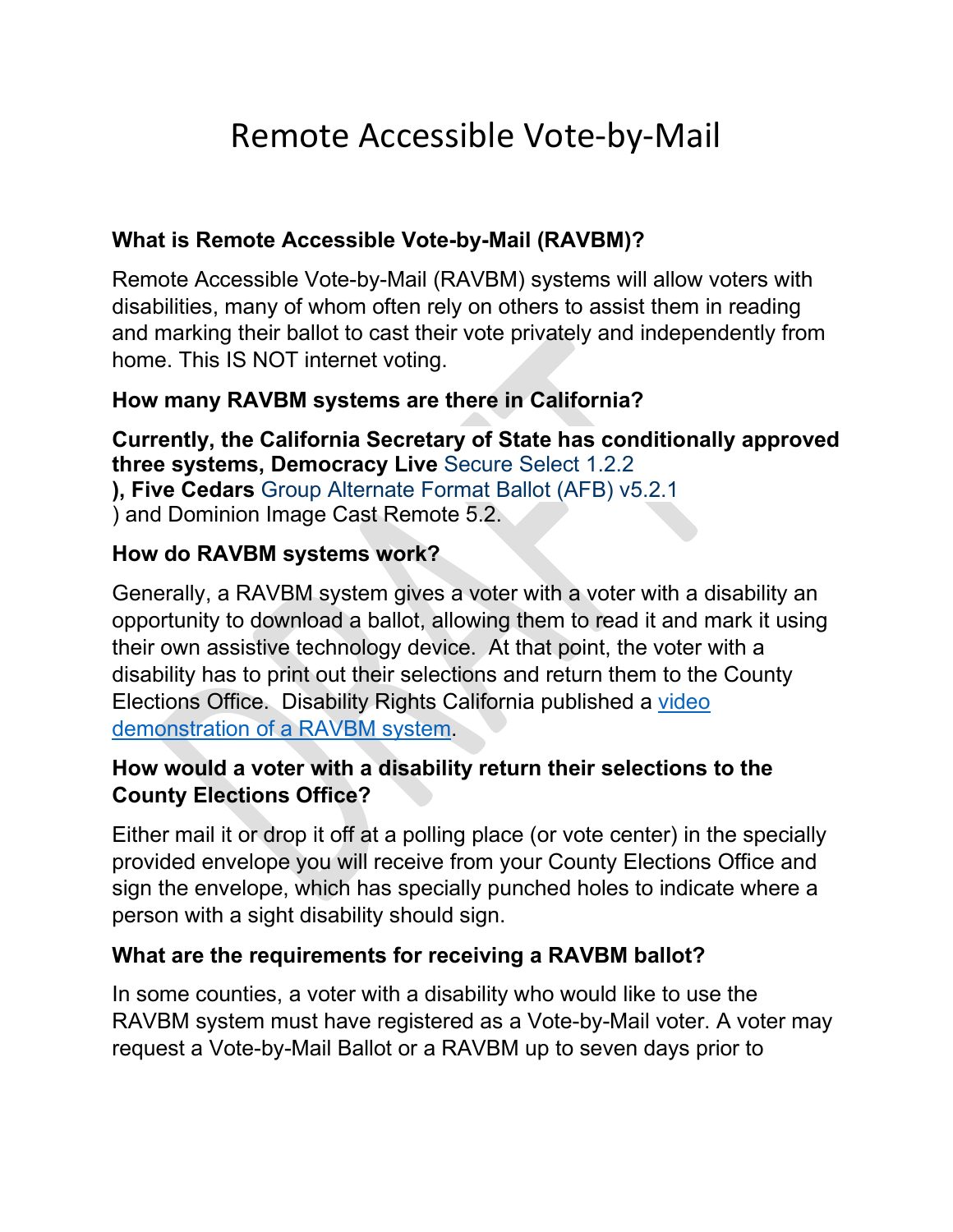Election Day.[1](#page-1-0) Voters in Voter's Choice Act counties, other than Los Angeles, do not have to request a Vote-by-Mail ballot this as they will automatically be receiving a ballot with the return envelope. They must however, request RAVBM.

#### **How secure are RAVBM systems?**

California has one of the most strenuous testing and certification programs in the country to ensure that your private and independent ballot is secure.

# OUTREACH IDEAS:

There are many ways counties may successfully publicize this new accessible voting system.

Have information about the RAVBM system, including information about how a voter with a disability can request to use it, and a video demonstration of the RAVBM system $^2$  $^2$  on the Elections Office Website.

Through the Voting Accessibility Advisory Committee.

Publish in the Voter Information Guided - Sample Ballot.

Send information to all stakeholders and community-based organizations, for example: Department of Rehabilitation or all Independent Living Centers, California Council of the Blind or the National Foundation of the Blind to name just a couple.

<span id="page-1-0"></span> $1$  Some counties allow voters with disabilities to use RAVBM by going directly to the portal from the County Elections Office's website without a formal request. Individual counties can modify their website as needed.

<span id="page-1-1"></span><sup>2</sup> DRC used Democracy Live's RAVBM system in the video demonstration on DRC's YouTube page